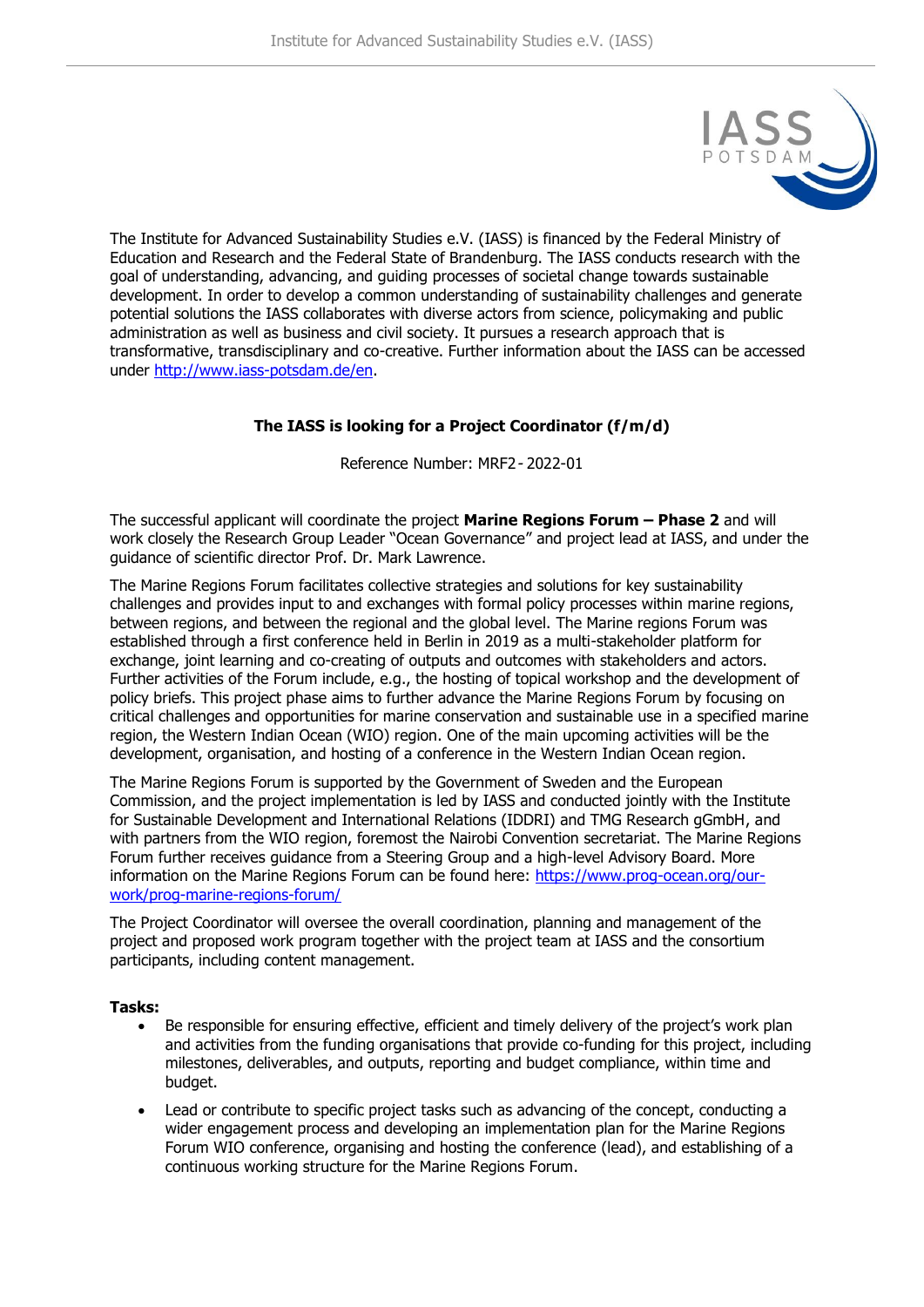

- Work together with the Project Lead, Project Scientist and the Administrative Assistant at IASS and the consortium participants and coordinate the activities undertaken in the project, including in the WIO region, to deliver the project's outcomes, and including the coordination of the Steering Group and the Advisory Board;
- Establish and maintain good and effective cooperation and communication with the partners contributing to the project at national, regional and global levels as well as with the donor and other relevant stakeholders and actors;
- Report and present about the project and results at conferences and other relevant events;
- Contribute to publications arising from the project, including publications in peer-reviewed academic journals and policy briefs.

### **Qualifications:**

- Relevant university degree at Master level in Resource Management, Sustainability Science, Marine Science, Environmental Science, Political Science, Development Studies, International Relations, International Studies or a related relevant field. A PhD will be an asset but qualified applicants without a PhD will also be considered;
- Strong interest in and knowledge of marine governance and sustainable development as it pertains to ocean, coastal, and marine resource governance, and related marine resource use challenges;
- Strong project management skills with at least 10 years of professional experience in the management and coordination of projects, including within development cooperation and different cultural backgrounds.

### **Requirements:**

- Strong diplomacy and communication skills and demonstrated experience in managing strategic partnerships with intergovernmental institutions and other relevant stakeholders;
- Strong leadership and people management experience, including coordination of project teams and supervision of staff;
- Experience in organising and managing of workshops and events, including large events of up to 200 people, and in stakeholder engagement and working at the science-policy-society interface;
- Ability to work independently in an interdisciplinary team and with a high degree of creativity and personal initiative;
- Strong writing skills and the ability to write and coordinate the preparation of project and budget reports;
- Ability to deliver results in a timely and satisfactory manner, even under complex situations; research capabilities, with published peer-reviewed articles are an asset;
- Outstanding oral and written communication skills in English. Knowledge of German is an asset;
- Proven networking capacity and willingness to travel internationally and conduct meetings and events in the WIO region;
- Enthusiasm, flexibility and commitment to working within a transdisciplinary, policy-relevant field.